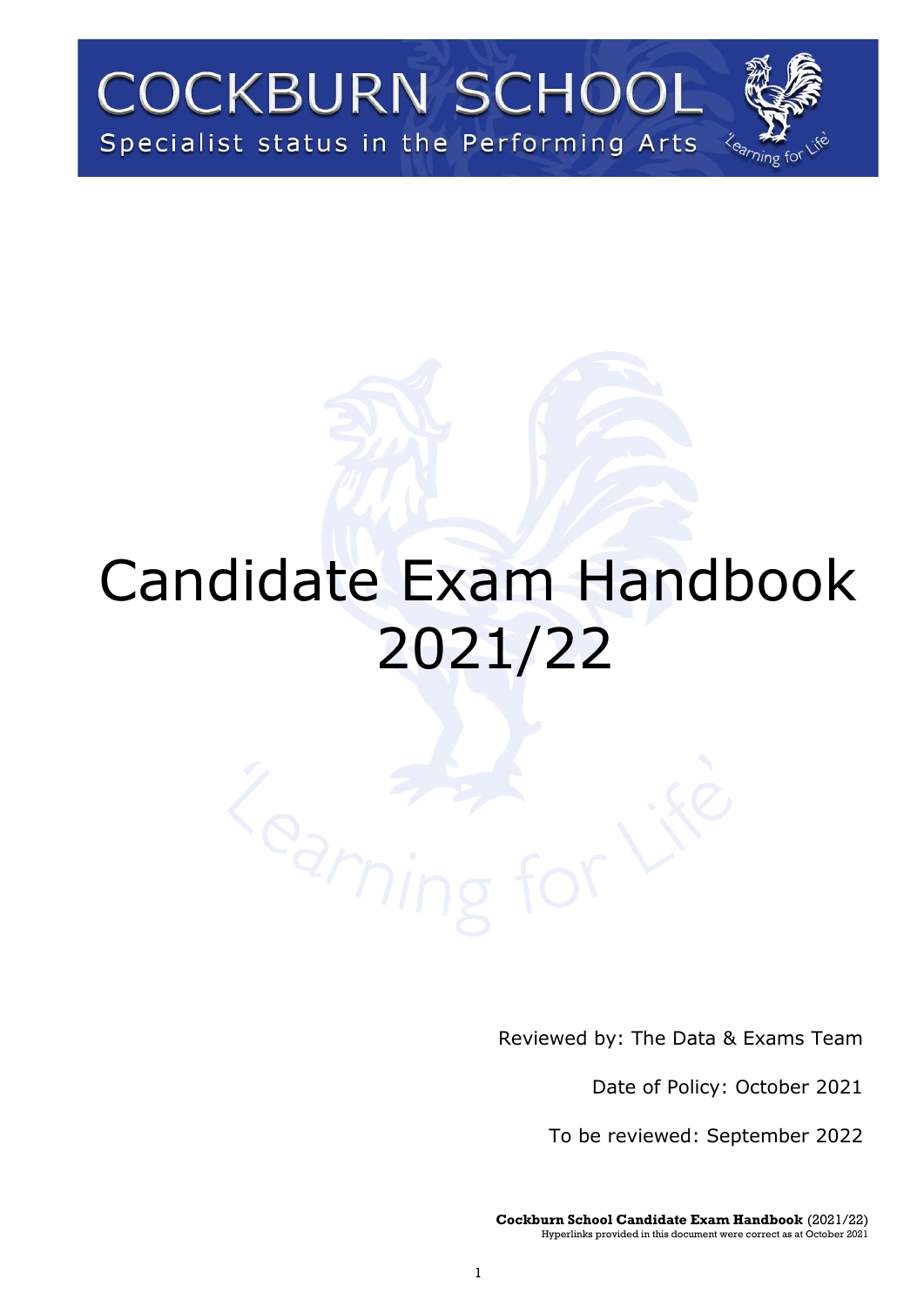# **Contents**

| What to do if you identify you have two or more exam papers timetabled at the |
|-------------------------------------------------------------------------------|
|                                                                               |
|                                                                               |
|                                                                               |
|                                                                               |
|                                                                               |
|                                                                               |
|                                                                               |
|                                                                               |
|                                                                               |
|                                                                               |
|                                                                               |
| Where your personal belongings will be stored during your exam  10            |
|                                                                               |
|                                                                               |
| What happens if you have an unauthorised absence from an exam  10             |
| What happens in the event of an emergency in the exam room  11                |
|                                                                               |
|                                                                               |
|                                                                               |
|                                                                               |
|                                                                               |
|                                                                               |
|                                                                               |
|                                                                               |
|                                                                               |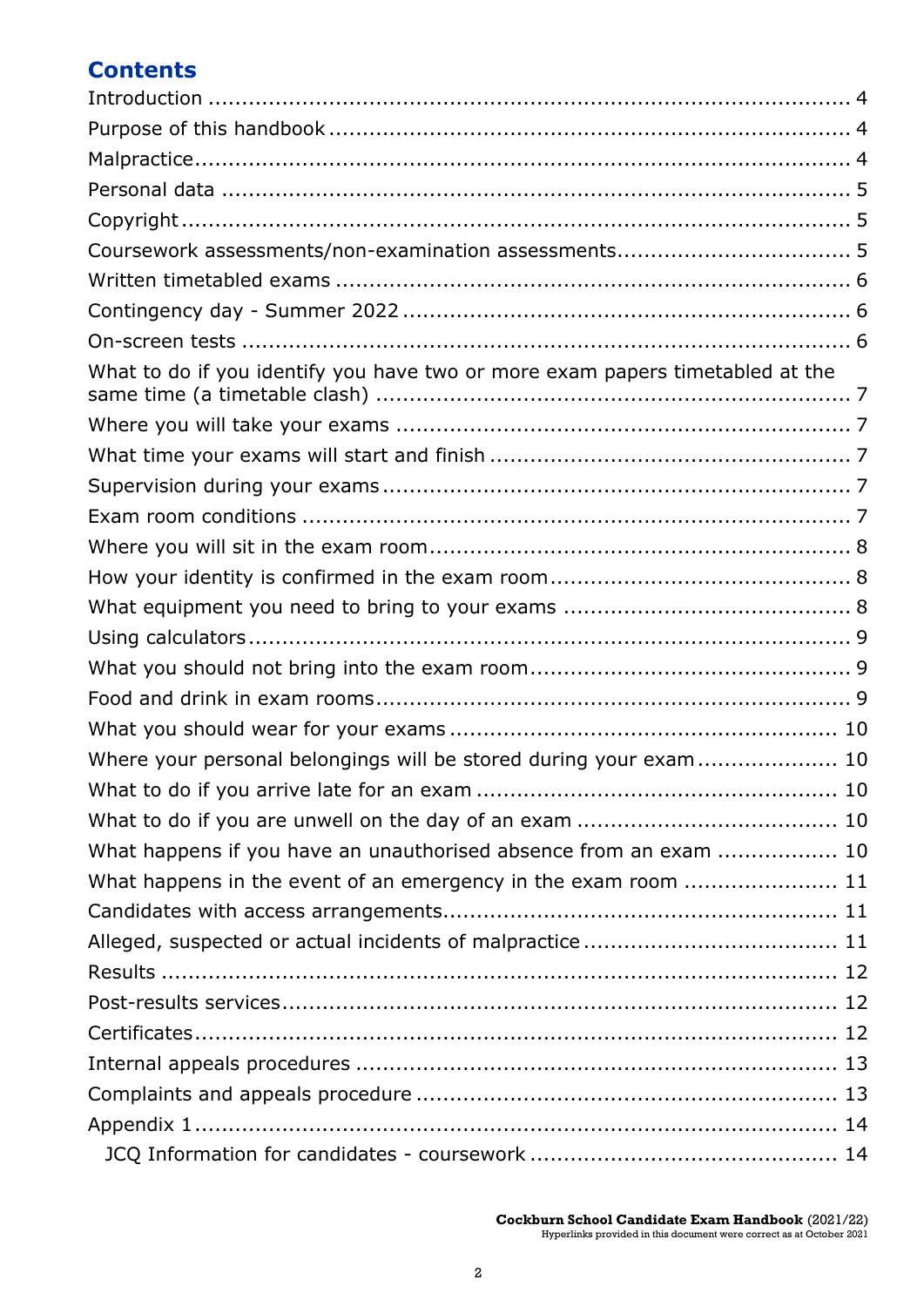| JCQ Information for candidates - non-examination assessments  14 |  |
|------------------------------------------------------------------|--|
|                                                                  |  |
|                                                                  |  |
|                                                                  |  |
|                                                                  |  |
|                                                                  |  |
|                                                                  |  |
|                                                                  |  |
|                                                                  |  |
|                                                                  |  |
|                                                                  |  |
|                                                                  |  |
|                                                                  |  |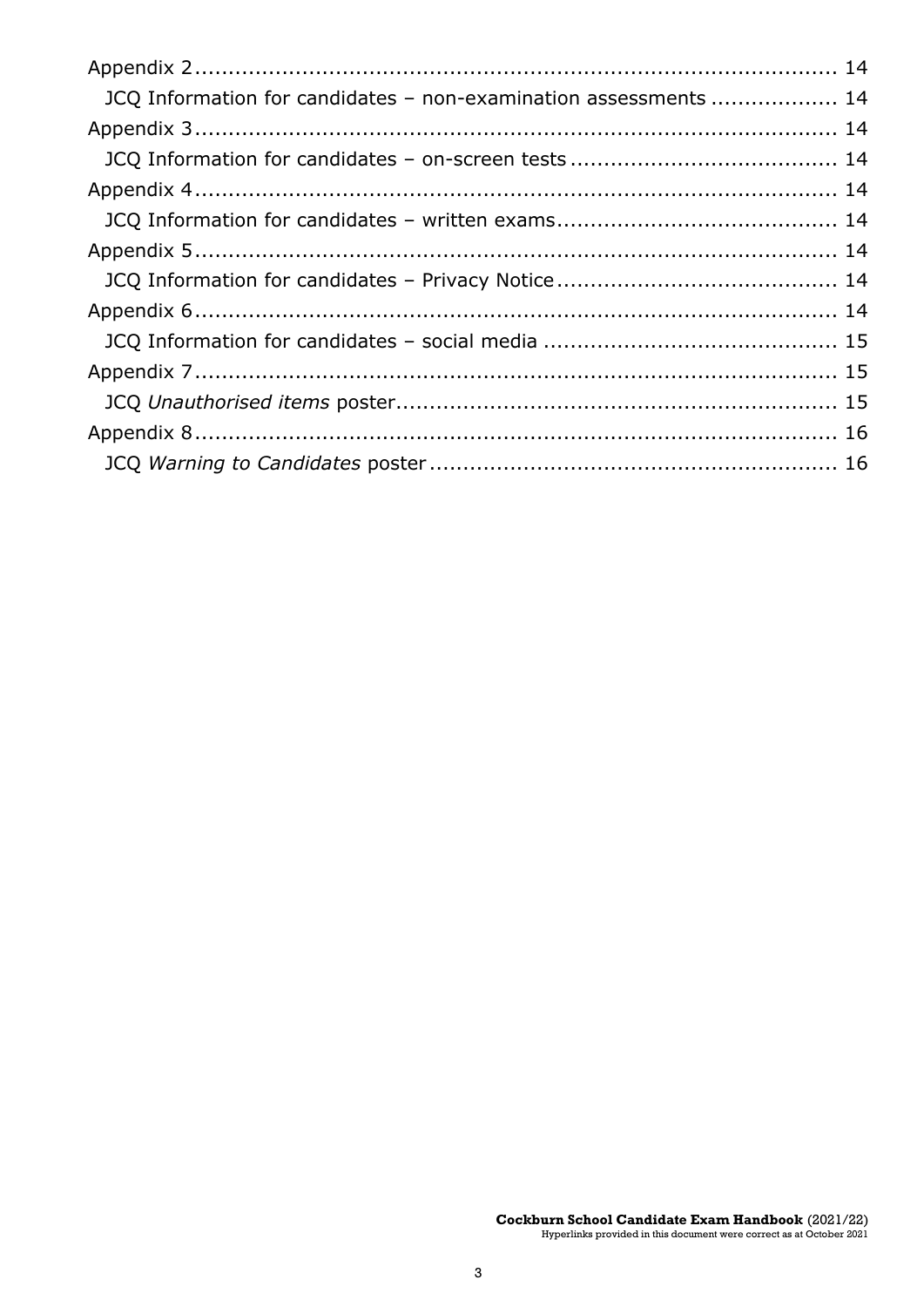# <span id="page-3-0"></span>**Introduction**

**Cockburn School** is committed to ensuring that students are fully briefed on the exam and assessment process in place in the centre and are made aware of the required JCQ/awarding body instructions and information for candidates.

# <span id="page-3-1"></span>**Purpose of this handbook**

- *To support/complement the student briefings and assemblies*
- *To ensure candidates are provided with all relevant information about their exams and assessments in advance of any exams/assessments being taken*
- *To ensure copies of relevant JCQ information for candidates documents and exam room posters are provided in advance of any exams/assessments being taken*
- *To answer any questions candidates may have etc.*
- *To signpost candidates (and where relevant parents/carers) to any examsrelated policies/procedures that are made available on the centre's website/student intranet, for example emergency evacuation policy (exams), internal appeals procedures, complaints and appeals procedure, etc.*

# <span id="page-3-2"></span>**Malpractice**

This is to ensure students are aware of what malpractice is and the possible consequences.

- *To maintain the integrity of qualifications, strict Regulations are in place*
- *Malpractice means any act or practice which is in breach of the Regulations*
- *Any alleged, suspected or actual incidents of malpractice will be investigated and reported to the relevant awarding body/bodies*
- *JCQ provides information regarding what constitutes malpractice:*
	- o *Introduction of unauthorised material into the examination room*
		- o *Breaches of examination conditions*
		- o *Exchanging, obtaining, receiving, or passing on information which could be examination related (or the attempt to)*
		- o *Offences relating to the content of candidates' work*
		- o *Undermining the integrity of examinations/assessments*

Refer to [ICE](http://www.jcq.org.uk/exams-office/ice---instructions-for-conducting-examinations) 24 and the *Indicative sanctions against candidates* (Appendix 6, [Suspected Malpractice -](http://www.jcq.org.uk/exams-office/malpractice) Policies and Procedures)

Refer to [Information for candidates](http://www.jcq.org.uk/exams-office/information-for-candidates-documents) – social media (Effective from 1 April 2021)

You need to know that the following would be malpractice:

- copying or allowing work to be copied e.g. posting written work on social networking sites prior to an examination/assessment;
- collusion: allowing others to help produce your work or helping others with theirs;
- asking others about what questions your exam will include (even if no one tells you);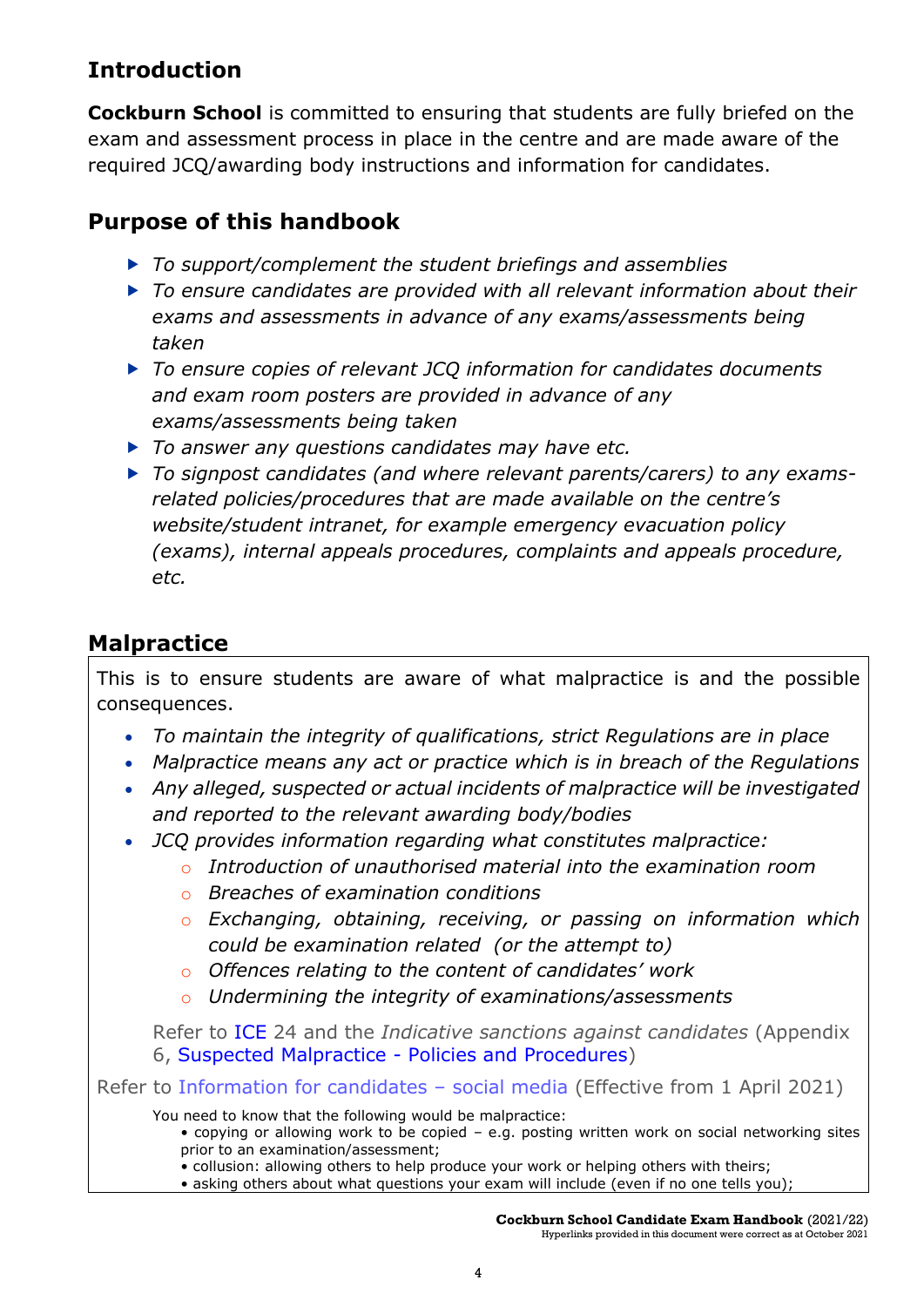• having or sharing details about exam questions before the exam - whether you think these are real or fake; or

- not telling exam boards or your school/college about exam information being shared.
- asking others about what questions your exam will include (even if no one tells you);
- having or sharing details about exam questions before the exam whether you think these are real or fake; or
- not telling exam boards or your school/college about exam information being shared.

Also refer to the centre's **Managing Behaviour Policy within the Exams Policy**

# <span id="page-4-0"></span>**Personal data**

Cockburn School is committed to ensuring Students are aware of what personal data is being used and which organisations will use this data.

- *The awarding bodies collect information about exam candidates this includes legal names, date of birth, gender and race.*
- *To understand what information is collected and how it is used, you must read the JCQ Information for candidates – Privacy Notice (this is located at [www.cockburnschool.org](http://www.cockburnschool.org/) in the Parents & Carers section then goto Exam Information)* Refer to [GR](http://www.jcq.org.uk/exams-office/general-regulations) 6 and [Information for candidates](http://www.jcq.org.uk/exams-office/information-for-candidates-documents) – Privacy Notice

# <span id="page-4-1"></span>**Copyright**

- *The copyright of any work created by a candidate that is submitted to an awarding body for assessment (referred to as Assessment Materials) belongs to the candidate*
- *By submitting this work, a candidate is granting the awarding body a nonexclusive, royalty-free licence to use their assessment materials (referred to as Assessment Licence)*
- *If a candidate wishes to terminate the awarding body's rights for anything other than assessing his/her work, the awarding body must be notified by the centre and it is at the discretion of the awarding body whether or not to terminate such rights*

Refer to [GR](http://www.jcq.org.uk/exams-office/general-regulations)<sub>6</sub>

# <span id="page-4-2"></span>**Coursework assessments/non-examination assessments**

Non-examination assessments measure subject-specific knowledge and skills that cannot be tested by timed written papers.

• *Relevant JCQ information for candidates documents - coursework, nonexamination assessments, social media (located at*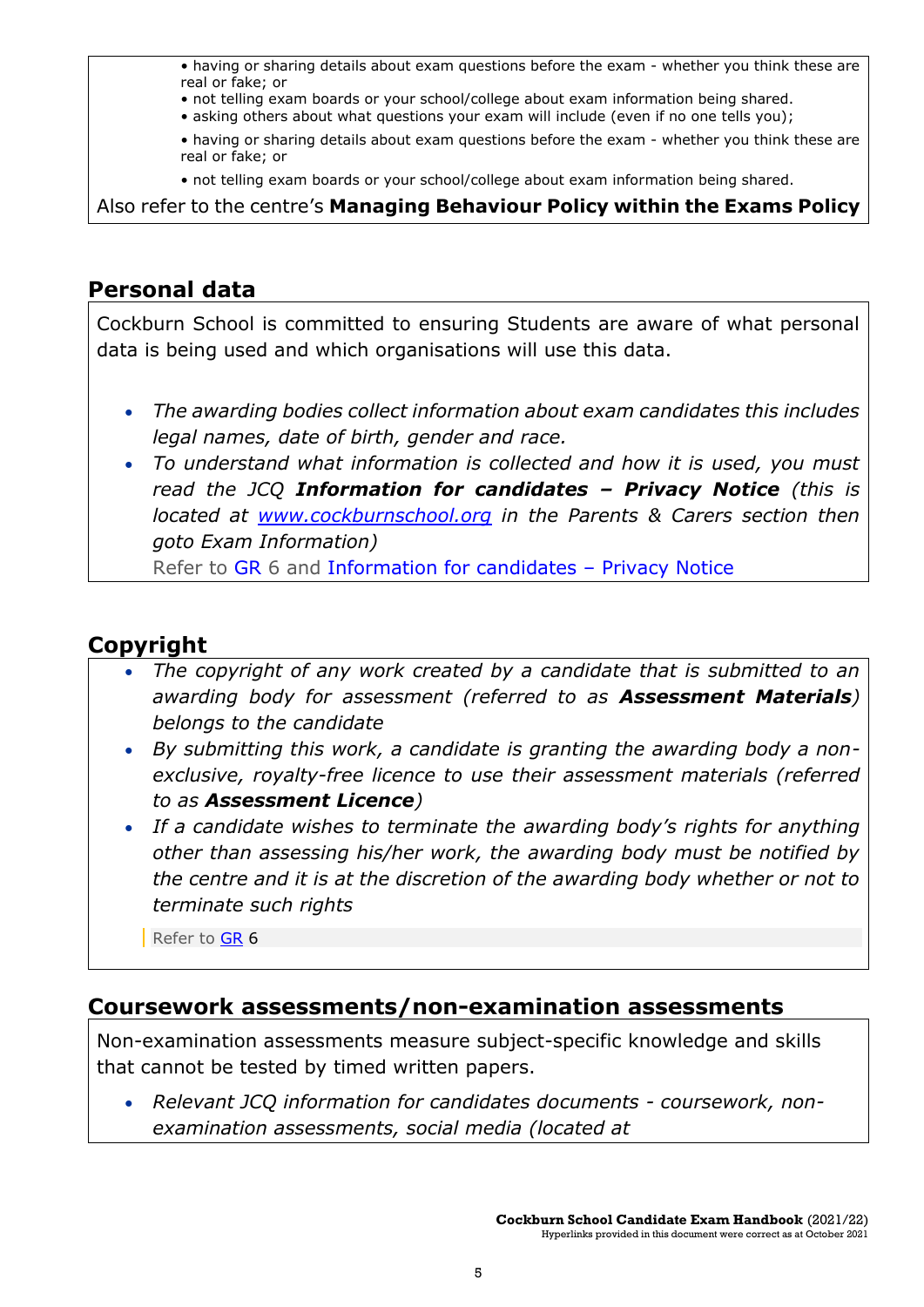*[www.cockburnschool.org](http://www.cockburnschool.org/) in the Parents & Carers section then go to Exam Information)*

- Assessments towards a qualification will begin in KS4 (Year 9 11) and will take place throughout the year *– Subject teachers will make students aware of deadlines.*
- How candidates are informed about their assessments Through the FROG *student platform and from subject teachers during their lessons.*
- *Work is marked/assessed by the subject teacher in the first instance, then internally moderated before a sample is passed to external moderators.*
- *Students are informed of their raw marks before they are officially sent to the examination boards. This will be done between the subject teacher and the student.*

Refer to **Instructions for conducting non-examination assessments**, Foreword and [Information for candidates documents](http://www.jcq.org.uk/exams-office/information-for-candidates-documents)

#### <span id="page-5-0"></span>**Written timetabled exams**

- ▶ Cockburn School will provide each student with a Candidate statement of entry to allow the student to check personal details and exam entries are correct. Any statement details that are incorrect the details will be passed via Form tutors and Head of Year to the exams office.
- ▶ Candidate exam timetables will then be passed to students to ensure candidates know the date and time of all their exams/assessments, where they are sitting and in which exam room.
- $\triangleright$  The JCQ information for candidates' documents written examination, social media are available in the appendices at the end of this document.
- Exam room posters Warning to candidates, Unaithorised items will be displayed outside each examination room and in the appendices at the end of this document.

#### <span id="page-5-1"></span>**Contingency day - Summer 2022**

Please ensure that you are available on this day in the case of emergency changes to the exam calendar.

This year the date is

Refer to [ICE](http://www.jcq.org.uk/exams-office/ice---instructions-for-conducting-examinations) 15

#### <span id="page-5-2"></span>**On-screen tests**

The JCQ information about On-screen tests is in appendix 3 of this document.

Students will take an On-screen test in BTEC Sport (PE) the details of which are available from the PE Office or from their subject teacher.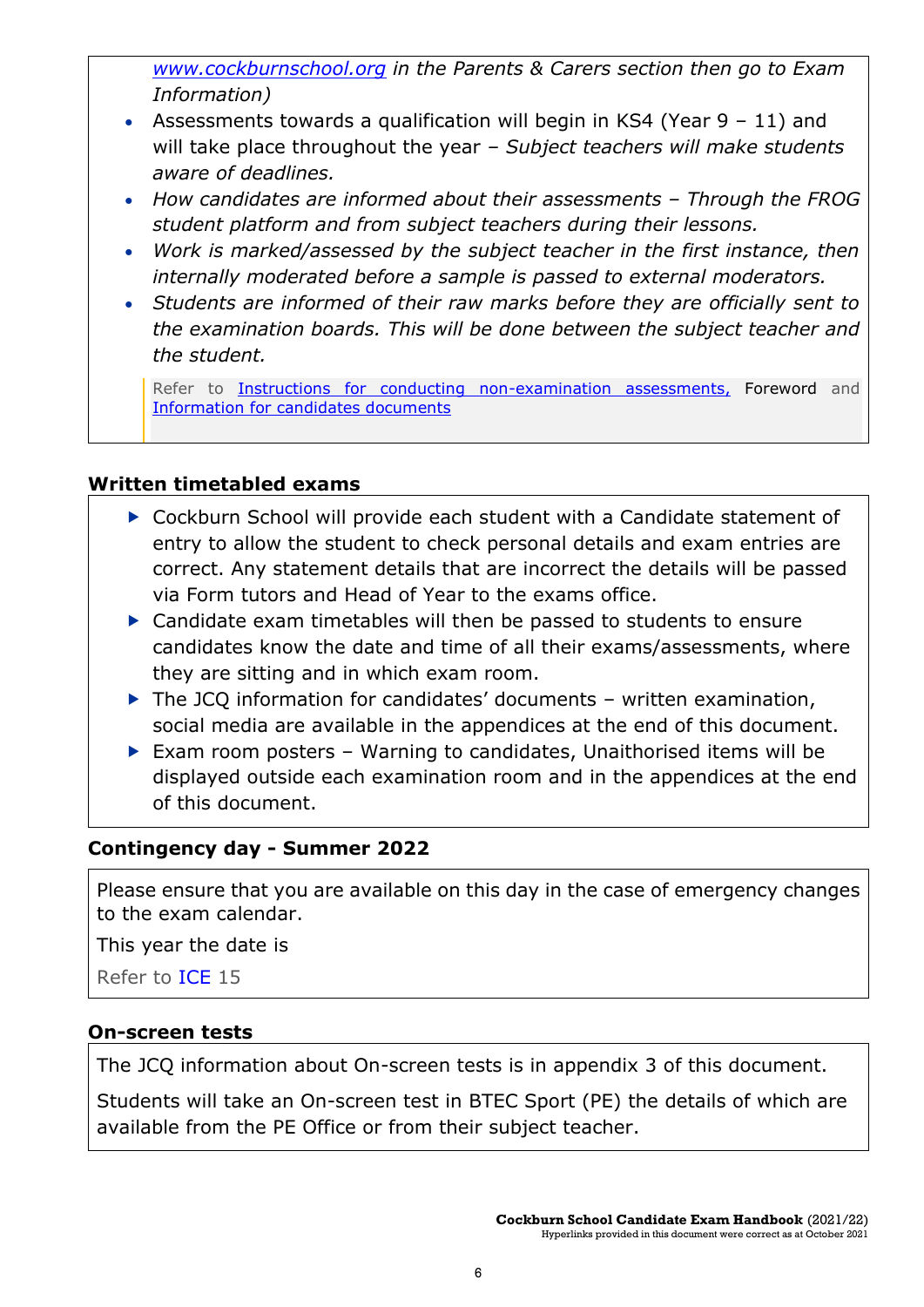Students taking Hospitality & Catering will also sit a timetables On-screen examination as part of their course.

Refer to [Information for candidates](http://www.jcq.org.uk/exams-office/information-for-candidates-documents) – on-screen tests

#### <span id="page-6-0"></span>**What to do if you identify you have two or more exam papers timetabled at the same time (a timetable clash)**

 *Cockburn School will make every attempt to ensure that there are minimal timetables clashes. In the event of a timetable clash the student will be informed and suitable supervision will allow the student to take the exam at another time during the same day.*

#### <span id="page-6-1"></span>**Where you will take your exams**

All external examinations are taken in the Sports Hall, The Small Gym, The Lecture Theatre or a number of smaller offices around the School. The details of where will be stated on your personalised exam timetable.

#### <span id="page-6-2"></span>**What time your exams will start and finish**

- All students' belongings (other than a calculator without the lid when appropriate) must be placed in their lockers before attending the exam briefing.
- *Morning exams will begin at 9am with exam briefing in the Theatre at 8:35am after the student has been registered.*
- *Afternoon exams will begin at 1pm with exam briefing in the Theatre at 12:55pm.*

#### <span id="page-6-3"></span>**Supervision during your exams**

- Exams are supervised by a team of invigilators, these are usually made up from non-teaching staff members around the School.
- $\triangleright$  Invigilators must follow strict rules and regulations when conducting exams as directed by JCQ awarding bodies etc.
- Invigilators are subject to training and are directed by the exams team.

#### <span id="page-6-4"></span>**Exam room conditions**

- *Candidates are escorted into the exam room from the Theatre where the exam briefing is held in candidate number order*
- *Candidates are under formal exam conditions from the moment they enter the exam room until they are given permission to leave by the invigilator*
- *Candidates must listen to and follow the instructions of the invigilator at all times in the exam room*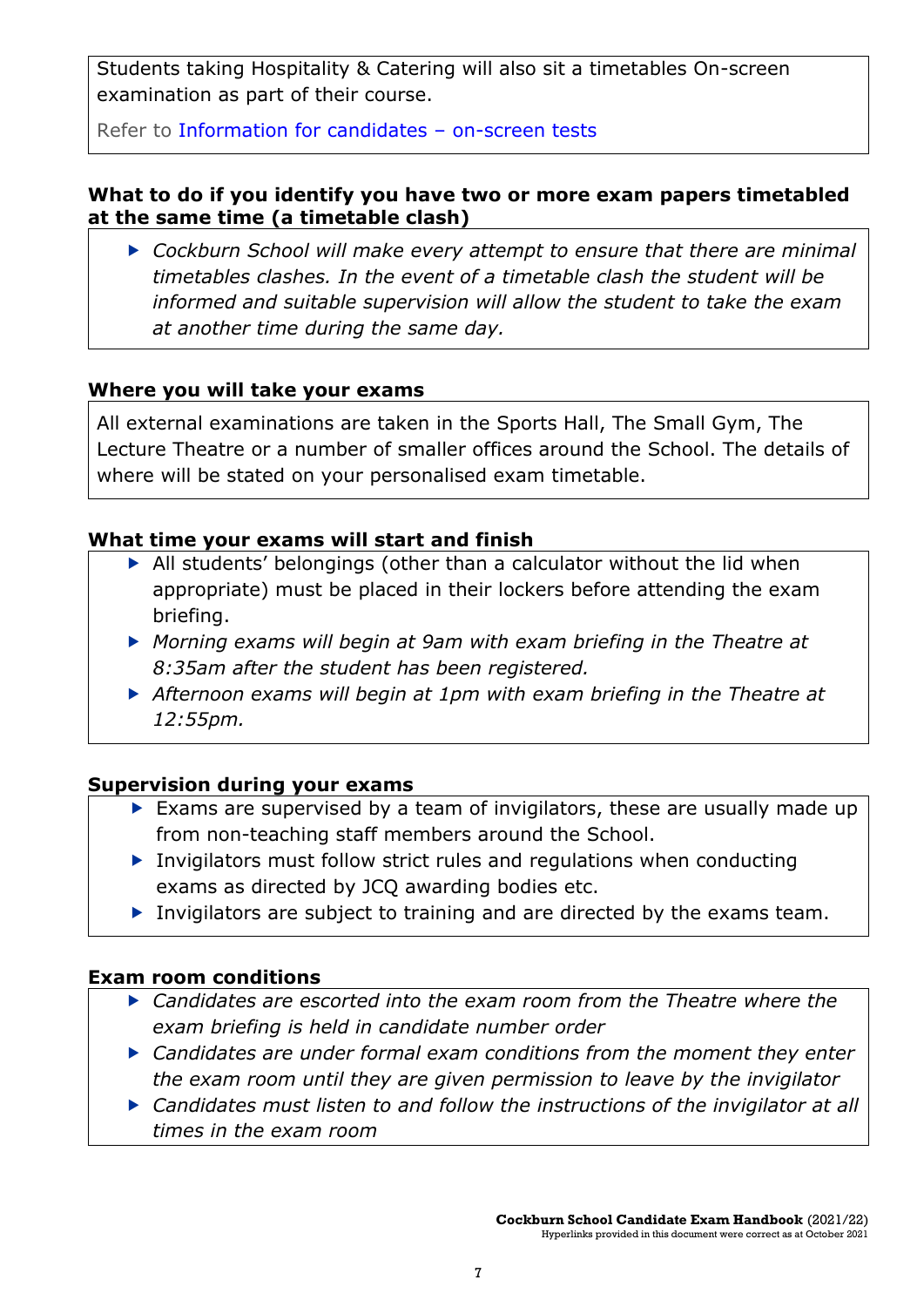- *Candidates must not attempt to communicate with or disturb other candidates*
- *The information displayed in the exam rooms are - centre name, centre number, subject title, paper number; and the actual starting and finishing times, and date, of each exam*
- *There will be a ticket with your photograph, name, centre number, candidate number and exam paper details on the desk*
- *Any additional answer sheets must have details completed including name, candidate number and exam paper details*
- *If a candidate requires assistance they must put their hand up and remain in silence until an invigilator comes over*
- *Candidates must not temporarily leave the exam room without invigilator supervision otherwise they will not be allowed to re-enter.*

#### <span id="page-7-0"></span>**Where you will sit in the exam room**

- *Candidates are seated in candidate number order assigned to them at the beginning of Key Stage 4 (Year 9).*
- *You are dismissed from the Theatre in order of row from A down to U.*

### <span id="page-7-1"></span>**How your identity is confirmed in the exam room**

Students are identified by their Head or Director of year who will complete a register once candidates are seated in their room. This may also be the exams officer who will use the photographs on the tickets in each room. The tickets have been produced using the School Information Management System (SIMS).

#### <span id="page-7-2"></span>**What equipment you need to bring to your exams**

- *Students must bring their School calculator without the lid to their exams when appropriate*
- *All other writing materials necessary for the exams will be provided on arrival in the exam rooms*
- *Students are required to write in black ink at all times*
- *Any missing equipment will be replaced by the invigilator as long as the student makes them aware*
- *The transparent school pencil case on your desk will contain the following equipment:-*
	- *Black pen*
	- *Pencil*
	- *Ruler*
	- *Rubber*
	- *Pencil sharpener*
	- *Compass*
	- *Protractor*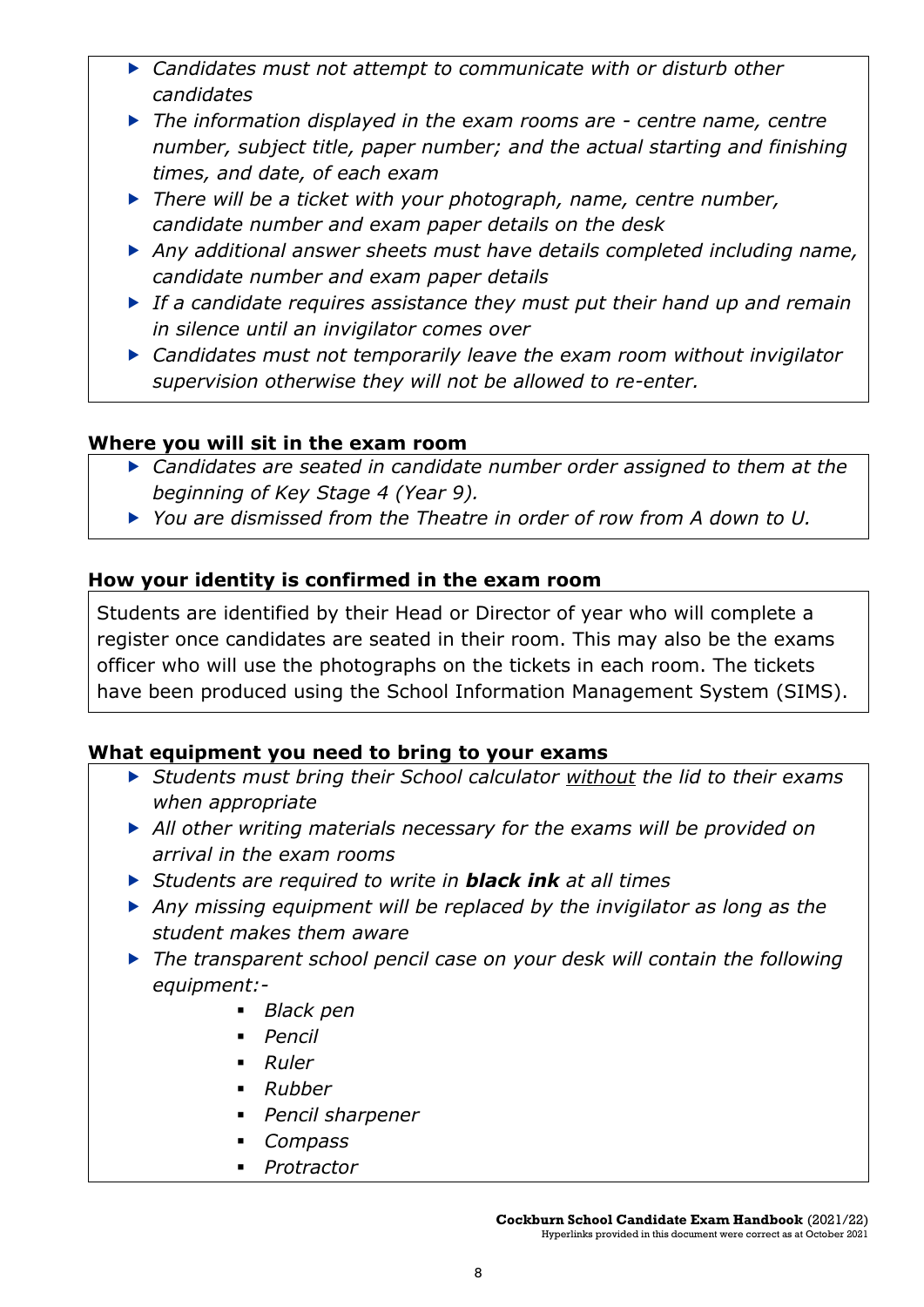- *2 different coloured highlighter*
- *For technology subjects coloured pencils will be included*

#### <span id="page-8-0"></span>**Using calculators**

Students must bring their School calculator unless told they are not required. Please do not bring calculator cases or lids into the exam room, leave them in your locker.

| <b>Calculators must be:</b>                                                                                                                                                                                                                                | <b>Calculators must not:</b>                                                                                                                                                                                                                                                                                             |  |  |  |
|------------------------------------------------------------------------------------------------------------------------------------------------------------------------------------------------------------------------------------------------------------|--------------------------------------------------------------------------------------------------------------------------------------------------------------------------------------------------------------------------------------------------------------------------------------------------------------------------|--|--|--|
| of a size suitable for use on the<br>$\circ$<br>desk;<br>either battery or solar powered;<br>$\circ$<br>free of lids, cases and covers which<br>$\circ$<br>have printed instructions or<br>formulas.<br>The candidate is responsible for the<br>following: | • be designed or adapted to offer any of these<br>facilities: -<br>language translators;<br>symbolic algebra manipulation;<br>symbolic differentiation or integration;<br>$\circ$ communication with other machines or<br>the internet;<br>• be borrowed from another candidate during<br>an examination for any reason; |  |  |  |
| $\circ$ the calculator's power supply;<br>$\circ$ the calculator's working condition;<br>$\circ$ clearing anything stored in the<br>calculator.                                                                                                            | • have retrievable information stored in them -<br>this includes:<br>○ databanks;<br>o dictionaries;<br>mathematical formulas;<br>text.                                                                                                                                                                                  |  |  |  |

#### <span id="page-8-1"></span>**What you should not bring into the exam room**

Students should not bring any unauthorised materials into the exam room. This includes:-

- *Mobile phones or any other electrical communication devices*
- *No wrist watches of any kind are allowed in the exam room*
- *No revision materials*
- *No bags or external clothing e.g. jackets, scarfs, hats, gloves*

#### <span id="page-8-2"></span>**Food and drink in exam rooms**

Students are allowed to bring only **water** into the examination room provided all packaging and labels are removed from the container. The container must be completely transparent. **No food** is to be brought into the exam room unless authorised by the Exams team on medical grounds. We may re-room a student if this has been authorised to minimise any disturbance.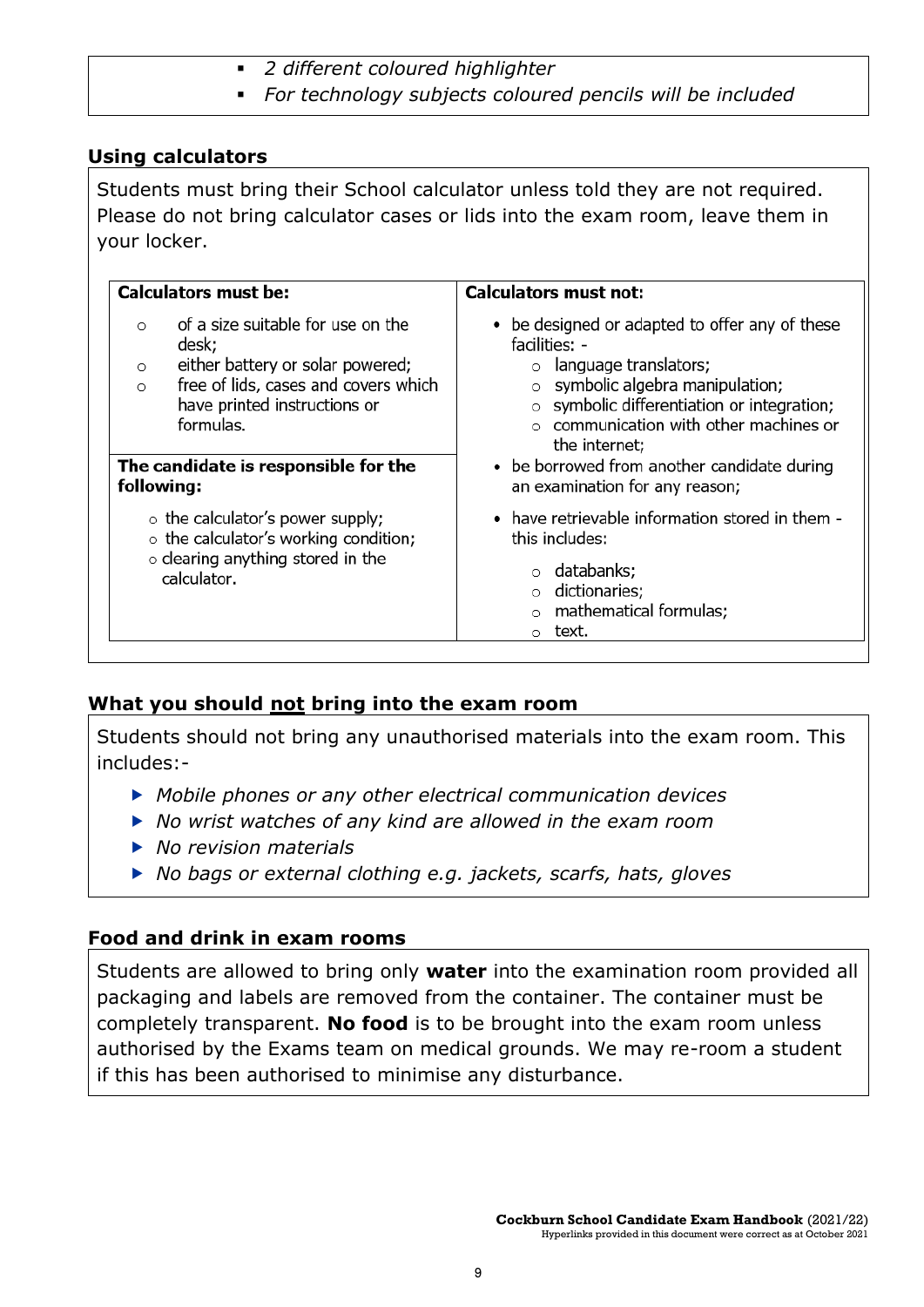#### <span id="page-9-0"></span>**What you should wear for your exams**

School uniform **must** be worn at all times for examinations including the correct and appropriate footwear.

#### <span id="page-9-1"></span>**Where your personal belongings will be stored during your exam**

All bags, coats and revision materials must be stored in your lockers before attending the exam briefing in the Theatre.

#### <span id="page-9-2"></span>**What to do if you arrive late for an exam**

If you know you are going to be late for an exam please contact the school attendance team who can provide information to the exams team. You will be classed as 'very late' if you are in the building after 10am in the morning and 2:30pm in the afternoon. If parents/carers can provide statements ensuring that the student has not had any contact with candidates who sat the paper or access to the internet/social media. Any late students are allowed to complete their exam but the awarding body may not accept their script.

#### <span id="page-9-3"></span>**What to do if you are unwell on the day of an exam**

If you are unwell or unable to attend during the day of the exam please contact the attendance team who will be able to provide advice on what to do next.

- ▶ If you are unwell and unable to attend an exam, medical evidence will be required to allow exam boards to certificate a qualification
- If you are unwell but manages to attend the exam, please ensure your head/director of year is aware so they can advise what to do next
- If you feel unwell during the exam please tell the invigilator who will seek advice from the exams team
- ▶ In the event of other unavoidable absences please contact the school who will provide advice on any relevant information you need to collect regarding application for special consideration etc.

#### <span id="page-9-4"></span>**What happens if you have an unauthorised absence from an exam**

Any unauthorised absences are subject to being billed for the entry fees for the particular exam in question.

Any external examinations missed will result in no marks for that particular component or unit unless medical evidence can be provided and is accepted by the awarding body.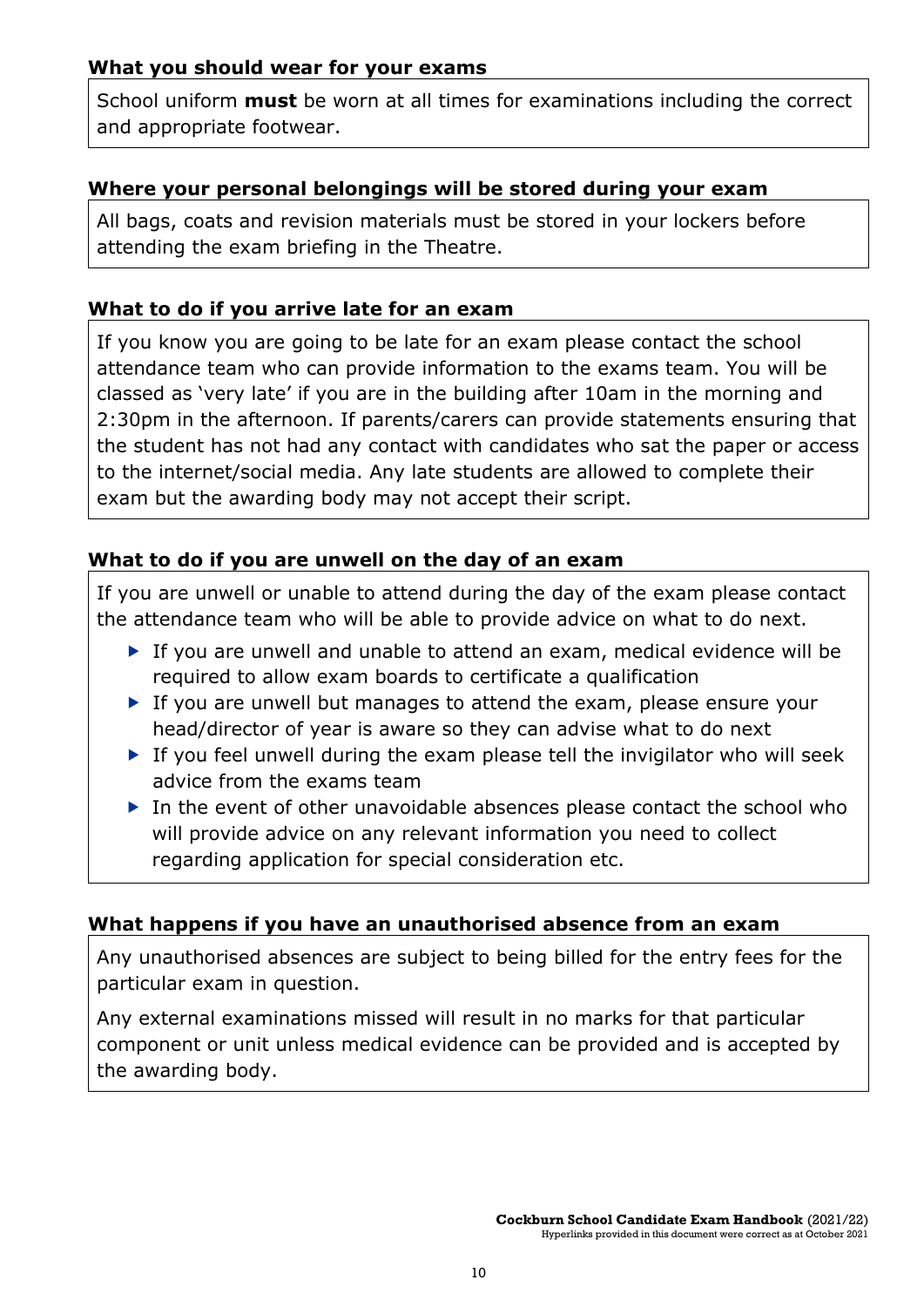### <span id="page-10-0"></span>**What happens in the event of an emergency in the exam room**

In the event of an emergency in the exam rooms you will be asked to do the following

- $\triangleright$  Students must stop writing and close their exam scripts
- $\triangleright$  Students must await instructions from the invigilators in exam conditions
- If students are required to leave the exam room they must do so in silence and strictly with no communication to any other student in the room
- $\triangleright$  If communication of any kind occurs the student may not be allowed back into the exam room to complete their exam

#### <span id="page-10-1"></span>**Candidates with access arrangements**

Students with access arrangements will have been tested prior to any examination or non-examination assessment. Typical access arrangements include extra time, readers, scribes or word processor users.

- *Students will be informed and tested by the SENCo (Miss Devonshire)*
- *Exams will usually take place either in the small gym, the lecture theatre or for scribes in an office.*

#### <span id="page-10-2"></span>**Alleged, suspected or actual incidents of malpractice**

'Malpractice', which includes maladministration and non-compliance, means any act, default or practice which is a breach of the Regulations or which:

- Compromises, attempts to compromise or may compromise the process of assessment, the integrity of any qualification or the validity of a result or certificate; **and/or**
- damages the authority, reputation or credibility of any awarding body or centre or any officer, employee or agent of any awarding body or centre
- *Any incident, allegation or suspicion of malpractice that arises during assessment or examination will be reported immediately to the awarding body by the Head of Centre (Head of School)*
- *The awarding body will then respond by either taking no further action, asking the Head of Centre to investigate or investigate directly*
- $\triangleright$  The awarding body will then decide on the sanction/penalty which could ultimately lead to the disqualification from the qualification in question or all qualifications
- For further details please visit [https://www.jcq.org.uk/exams](https://www.jcq.org.uk/exams-office/malpractice)[office/malpractice](https://www.jcq.org.uk/exams-office/malpractice)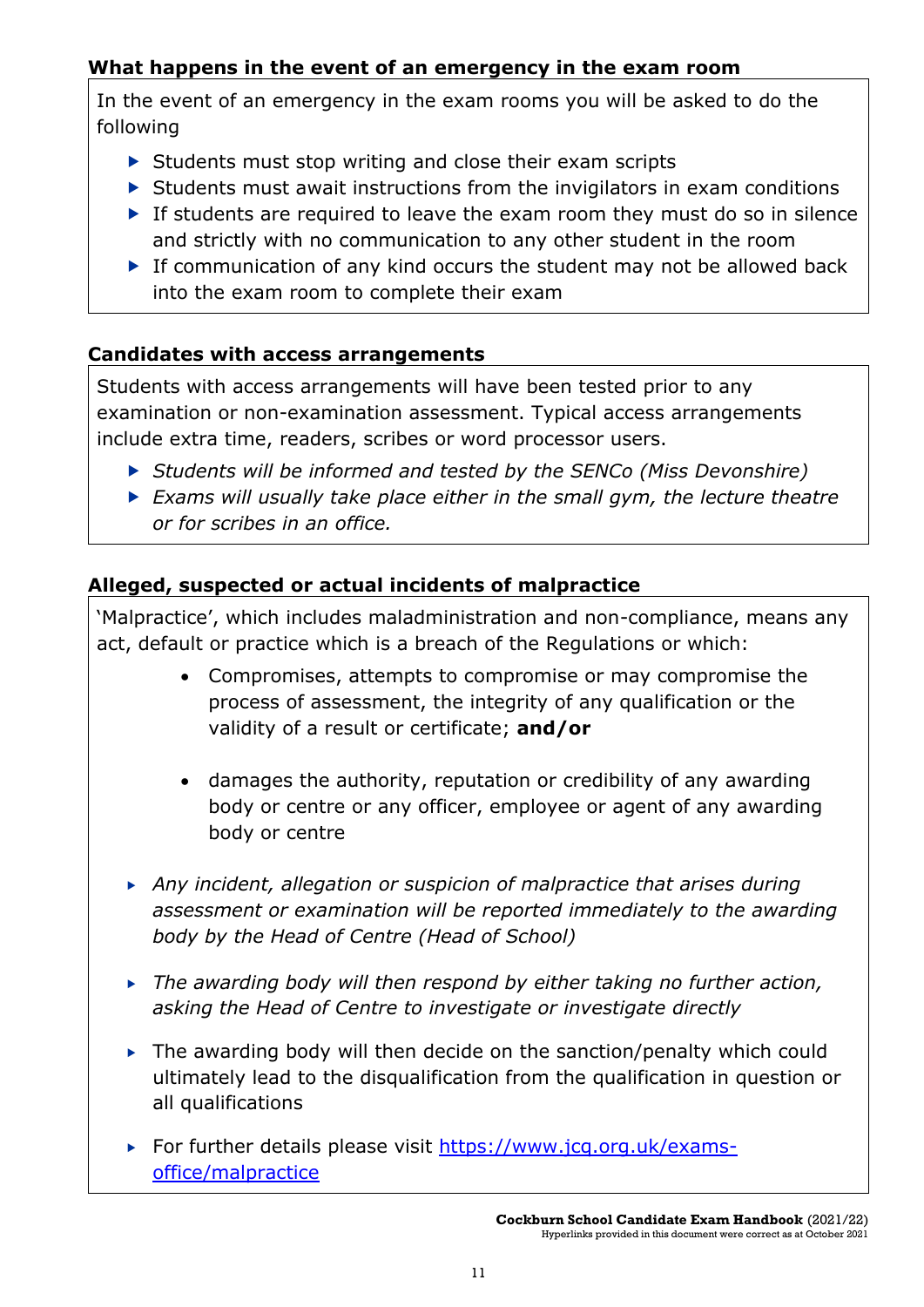#### <span id="page-11-0"></span>**Results**

- *GCSE Results day is Thursday 25th August 2022 where students will be handed hard copies of a provisional statement of results.*
- *These results are provisional until post results services have been completed and certificates are issued in late November 2022.*
- *Year 11 will collect their results from the CLC between 9:00am and 10:30am.*
- *Year 10 will collect their results from the CLC between 11:00am and 12:00pm.*
- *Senior members of subject staff and careers/colleges will be available with further information on results day*
- *Results can be collected on a candidate's behalf if unable to attend the centres from the school office Mon-Fri 10am-2:30pm with the appropriate form available from the School website.*

#### <span id="page-11-1"></span>**Post-results services**

Following the publication of provisional results to students on results day, there is then a period of time dedicated to post results.

*These can include*

- *Reviews of Results – Clerical re-check, review of marking, review of moderation and Appeals*
- *Access to Scripts – Copies of the original exam papers*
- *Requests for post-results services must be made through the centre*
- *From the point of publication of provisional results to students on the results day, the students will provide written consent for the school to request a Review of Results (RoR) or Access to Scripts (AtS)*
- *Students can discuss the possibility of requesting such services with their subject teachers who will pass this onto subject leaders*
- *Subject leaders and the Senior Leadership Team (SLT) will decide which students and subjects will have post-results*
- *Post-results services are only requested by the School (Exams Centre) to the awarding body*

#### <span id="page-11-2"></span>**Certificates**

Certificates for all qualifications will be released in late November after the postresults services are completed. Students will receive a letter from the School advising them when and where to collect their certificates. These are legal documents and are very costly to replace once lost.

- *Certificates are available once issued by the examination boards*
- *You can collect them from the school office*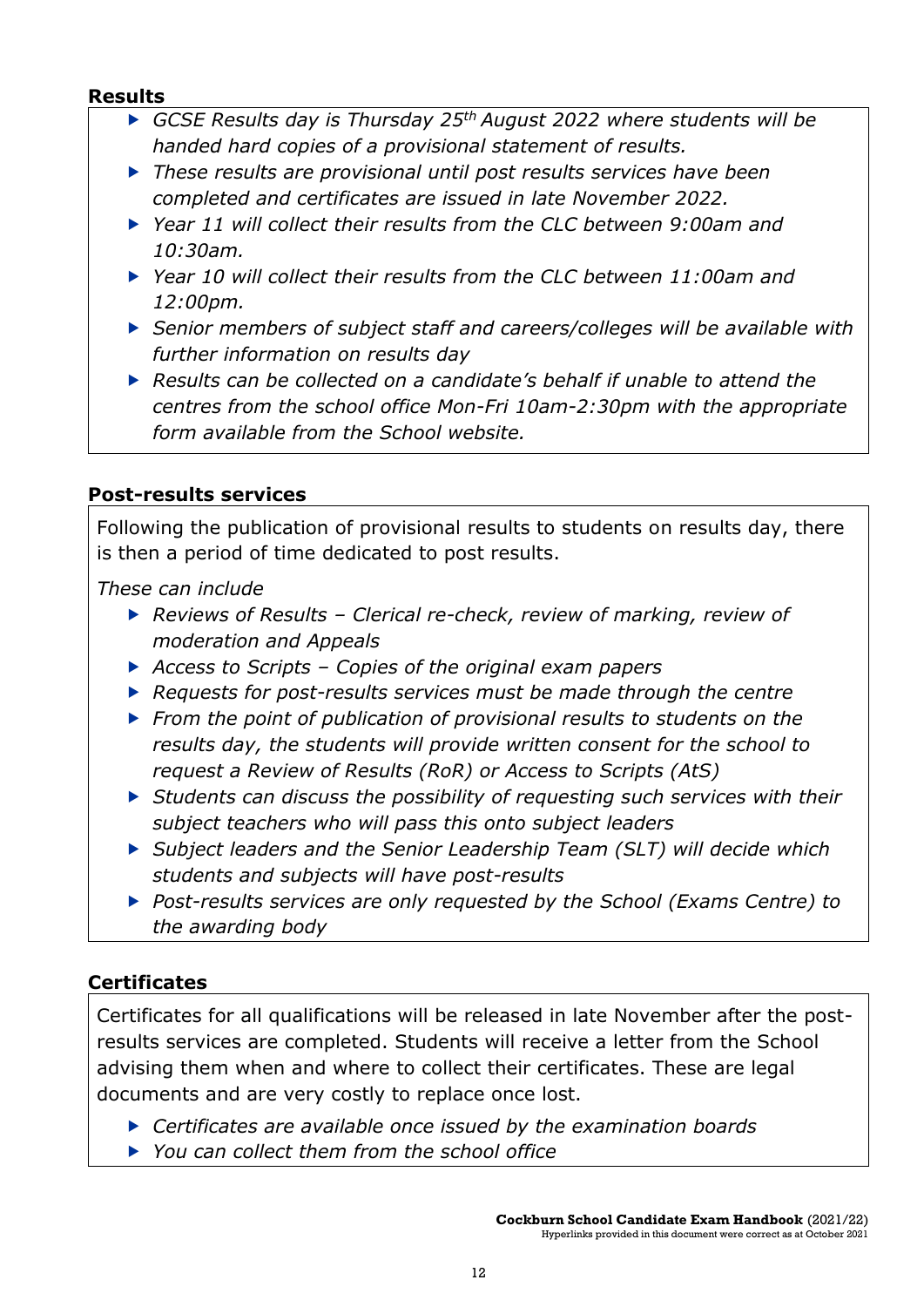- ▶ You can arrange for certificates to be collected on a candidate's behalf if *unable to attend the centre by using the slip provided on the letter or on the school website*
- *Unclaimed certificates are eventually returned to the exam board who may destroy them and charge you for replacements*

#### <span id="page-12-0"></span>**Internal appeals procedures**

Students can appeal against either

- *An internal assessment decision (centre assessed mark)*
- *A centre's decision not to support a clerical check, review of marking, review of moderation or an appeal*

The centre's internal appeal procedure is available from the Cockburn School website ( [www.cockburnschool.org](http://www.cockburnschool.org/) ), Parents & Carers in Exams Information.

#### <span id="page-12-1"></span>**Complaints and appeals procedure**

It is a requirement for Cockburn School to have a written complaints and appeals procedure which will cover general complaints regarding the delivery or administration of a qualification.

The centre's complaints and appeals procedure is available from the Cockburn School website ( [www.cockburnschool.org](http://www.cockburnschool.org/) ), About us > Complaints/Whistleblowing Policies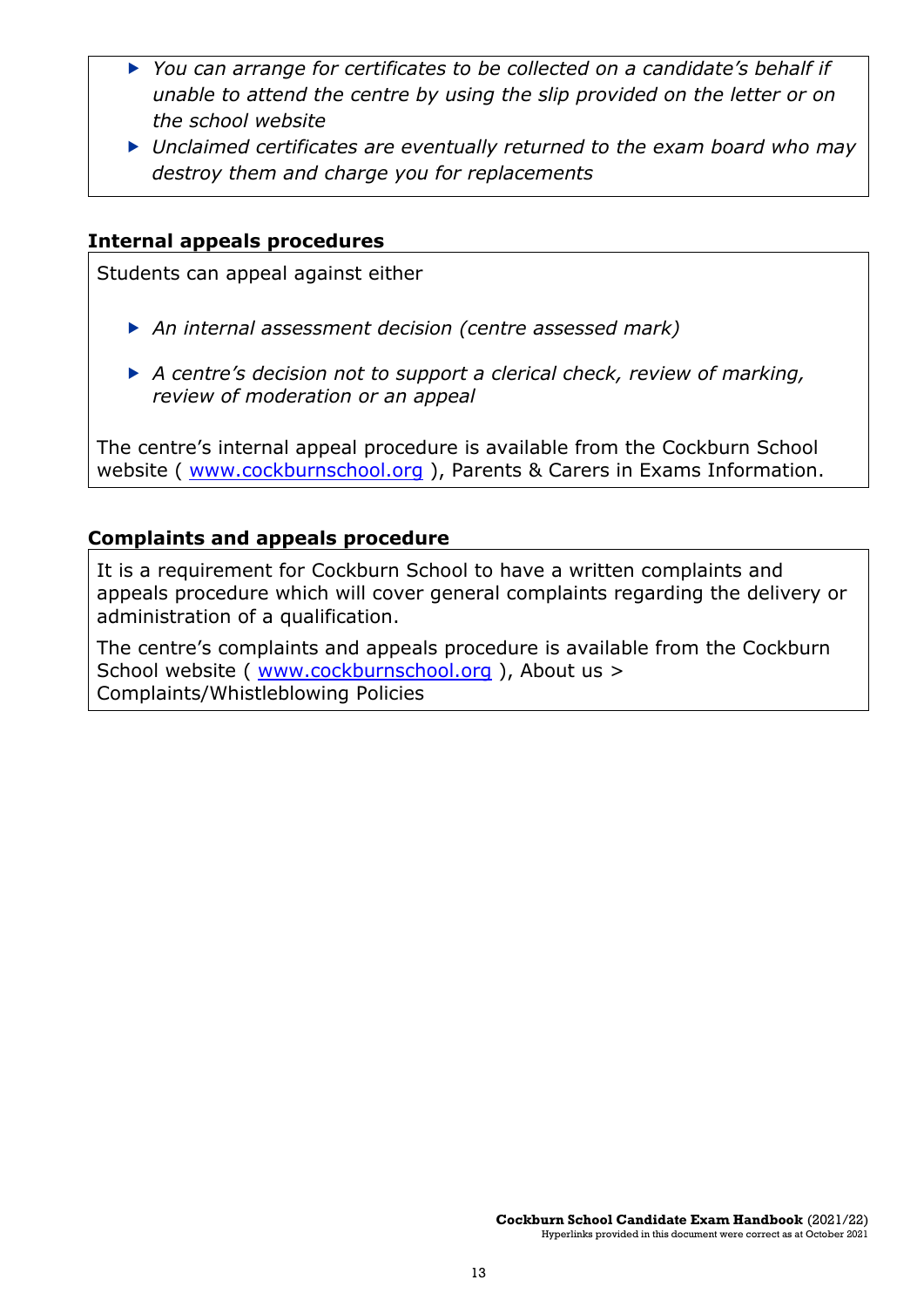# **Appendix 1**

#### <span id="page-13-1"></span><span id="page-13-0"></span>**JCQ Information for candidates - coursework**

You **must** read this information if you are undertaking qualifications that contain elements of coursework assessment.

*Information for candidates - Coursework 2021-2022* [http://www.jcq.org.uk/exams](http://www.jcq.org.uk/exams-office/information-for-candidates-documents)[office/information-for-candidates-documents](http://www.jcq.org.uk/exams-office/information-for-candidates-documents) or Cockburn School Website – Exams Information

# **Appendix 2**

#### <span id="page-13-3"></span><span id="page-13-2"></span>**JCQ Information for candidates – non-examination assessments**

You **must** read this information if you are undertaking qualifications that contain components of non-examination assessment*.* 

*Information for candidates – non-examination assessments 2021-2022*  <http://www.jcq.org.uk/exams-office/information-for-candidates-documents> or Cockburn School Website – Exams Information

# **Appendix 3**

#### <span id="page-13-5"></span><span id="page-13-4"></span>**JCQ Information for candidates – on-screen tests**

You **must** read this information if you will be taking any externally assessed on-screen tests as part of your qualification(s).

*Information for candidates – on-screen 2021-2022* [http://www.jcq.org.uk/exams](http://www.jcq.org.uk/exams-office/information-for-candidates-documents)[office/information-for-candidates-documents](http://www.jcq.org.uk/exams-office/information-for-candidates-documents) or Cockburn School Website – Exams Information

# **Appendix 4**

#### <span id="page-13-7"></span><span id="page-13-6"></span>**JCQ Information for candidates – written exams**

You **must** read this information before you take any externally assessed timetabled written exams.

*Information for candidates – written exams 2021-2022* [http://www.jcq.org.uk/exams](http://www.jcq.org.uk/exams-office/information-for-candidates-documents)[office/information-for-candidates-documents](http://www.jcq.org.uk/exams-office/information-for-candidates-documents) or Cockburn School Website – Exams Information

# **Appendix 5**

#### <span id="page-13-9"></span><span id="page-13-8"></span>**JCQ Information for candidates – Privacy Notice**

You **must** read this notice as it contains *"Information About You and How We Use It"* 

<span id="page-13-10"></span>*Information for candidates – Privacy Notice 2021-2022* [http://www.jcq.org.uk/exams](http://www.jcq.org.uk/exams-office/information-for-candidates-documents)[office/information-for-candidates-documents](http://www.jcq.org.uk/exams-office/information-for-candidates-documents) or Cockburn School Website – Exams Information

# **Appendix 6**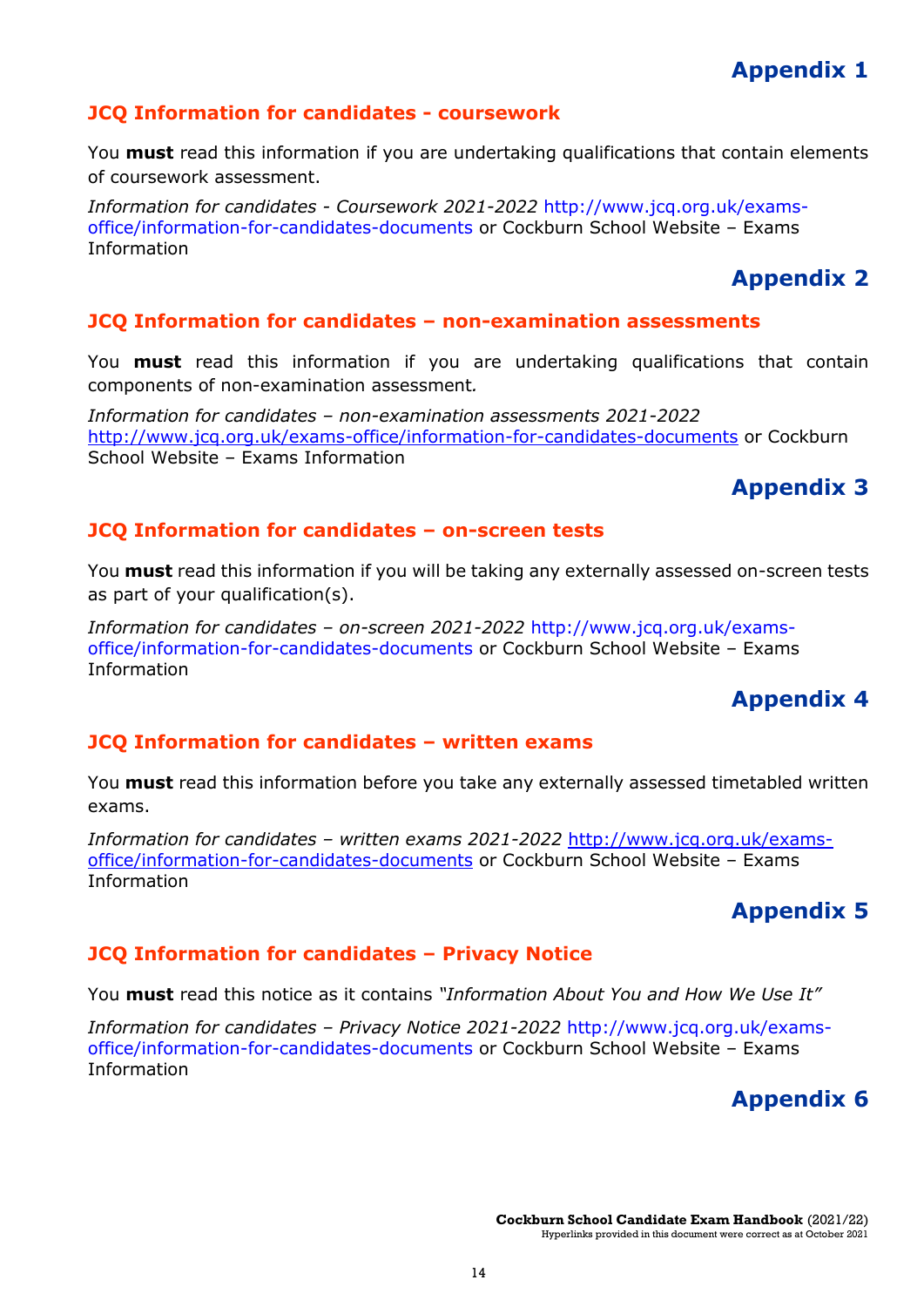#### <span id="page-14-0"></span>**JCQ Information for candidates – social media**

You **must** read this information to help you stay within examination/assessment regulations when using social media.

*Information for candidates – social media* Effective from 1 April 2020 <http://www.jcq.org.uk/exams-office/information-for-candidates-documents> or Cockburn School Website – Exams Information

# **Appendix 7**

#### <span id="page-14-2"></span><span id="page-14-1"></span>**JCQ** *Unauthorised items* **poster**

This poster will be displayed outside each exam room. You **mus**t note that *"Possession of unauthorised items, such as a mobile phone, is a serious offence and could result in DISQUALIFICATION from your examination and your overall qualification."*

<http://www.jcq.org.uk/exams-office/exam-room-posters> or Cockburn School Website – Exams Information

| AOA | City & Guilds                                                                                                                                                                                                                                                                  | CCEA | <b>OCR</b> | Pearson | <b>WIEC</b> |
|-----|--------------------------------------------------------------------------------------------------------------------------------------------------------------------------------------------------------------------------------------------------------------------------------|------|------------|---------|-------------|
|     | <b>NO MOBILE PHONES</b><br><b>WATCHES</b><br><b>MP3/4 PLAYERS</b><br>NO POTENTIAL TECHNOLOGICAL/WEB                                                                                                                                                                            |      |            |         |             |
|     | <b>ENABLED SOURCES OF INFORMATION</b><br>NO UNAUTHORISED ITEMS                                                                                                                                                                                                                 |      |            |         |             |
|     | Possession of unauthorised items, such as a mobile<br>phone, is a serious offence and could result in<br><b>DISOUALIFICATION</b><br>from your examination and your overall qualification.<br>This poster must be displayed in a prominent place outside each examination room. |      |            |         |             |

@JCQ<sup>pc</sup> 2021 - Effective from 1 September 2021